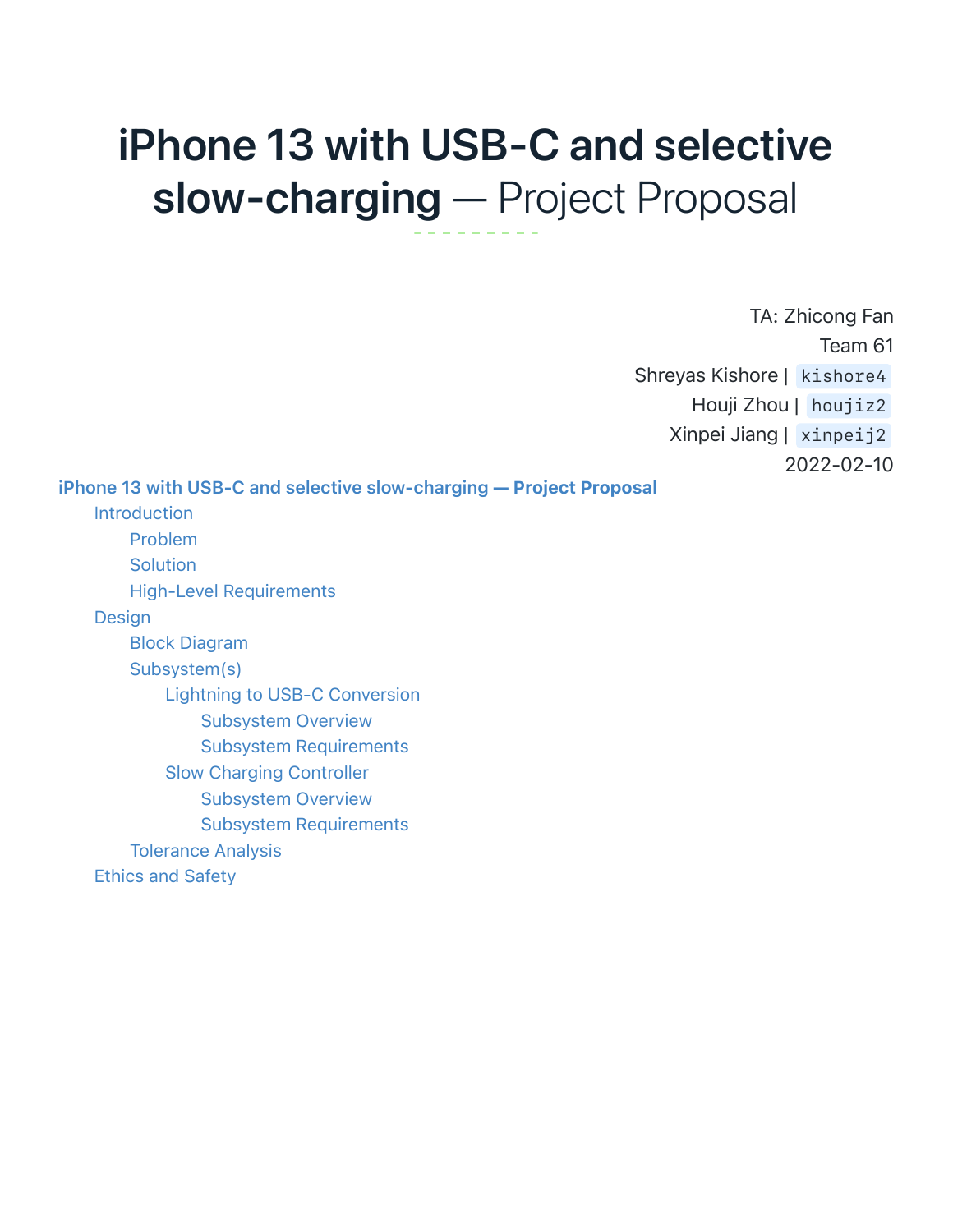## <span id="page-1-1"></span><span id="page-1-0"></span>Introduction

## Problem

iPhones (and some other mobile Apple devices) have had the Lightning connector for almost a decade. While it has been the dream of many to have an iPhone with a USB-C connector, Apple will very likely not release iPhones with USB-C. This has multiple implications – it hinder the one-charge-for-all plan proposed by the EU to reduce e-waste, and it undermines the adoption of USB-C as a universal interface. The data transfer rate of USB-C can be significantly faster than lightning, and the power delivery of USB-C is also much more capable and universal.

Moreover, phone manufacturers have been competing for faster and faster charging speeds. Indeed, the fast-charging can lead to an improvent in user experience. However, fastcharging comes at an inevitable and significant cost to battery longevity. The faster we charge our phone batteries, the quicker its lithium cells wear out. To prevent premature battery failure from frequent fast-charging, some phone manufacturers have added an option to charge batteries at an intentionally slow rate (when reasonable, such as when charging your phone overnight). iPhones don't have this feature, but a USB-C iPhone can achieve selective slow-charging.

### <span id="page-1-2"></span>• Solution

The solution we provide is to modify an iPhone 13-series smartphone. The modification entails removing the lightning cable port inside the iPhone, and adding a lightning-to-USB-C converter with microcontroller which provides slow-charging functionality. And finally modify the iPhone chassis to accommodate all the electronics and to anchor a new USB-C receptacle inside the iPhone.

For lightning to USB-C conversion logic, we will extract and use the components from the "C94" circuit on a certified Lighting to USB-C cable, and then, we will replace the lightning port inside iPhone with USB-C receptacle. For the USB-C slow-charging functionality, we are planning to design a USB-C orientation detection logic feature as the trigger of two different charging modes. And with the slow-charging mode, we will use the USB-C Power Delivery 3.0 controller to negotiate a maximum of 5V input from the charger. All these electronics will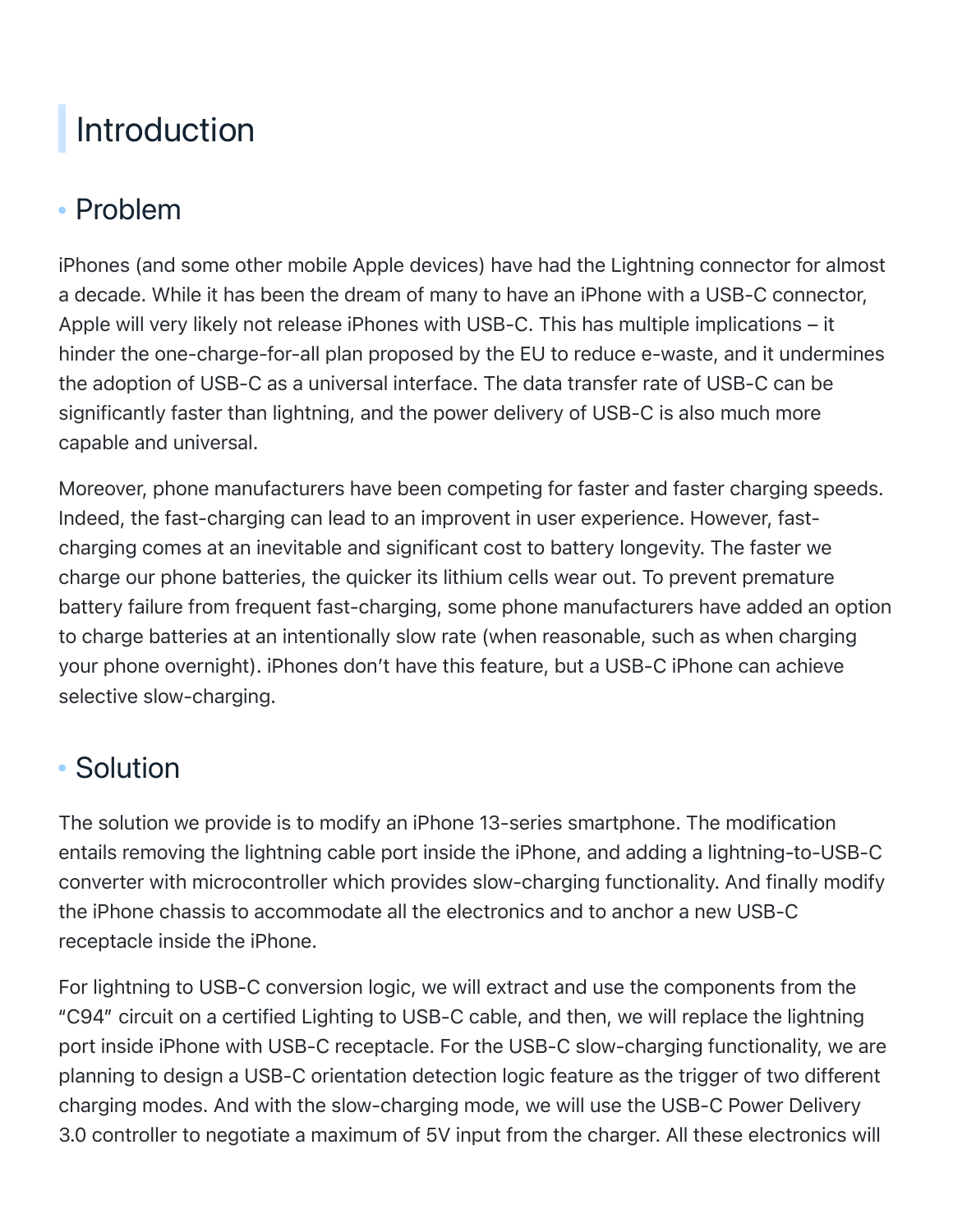be housed on a flexible PCB in order to make use of the limited internal space in the iPhone, right below the battery.

### High-Level Requirements

- <span id="page-2-0"></span>The modified iPhone must function as intended, similar to a brand-new iPhone (except  $\bullet$ for the lack of lightning connection).
- The iPhone must be able to charge at full speed (at least 18W when discharged) and send USB 2.0 data over the USB-C connection.
- The iPhone must negotiate different charging voltages when the USB-C plug's orientation changes.

## <span id="page-2-2"></span><span id="page-2-1"></span>Design

## Block Diagram



<span id="page-2-3"></span>Note: the connections labelled as "Power" without a voltage specification may carry anywhere between 5V and 12V, depending on the negotiated VBus voltage as per the USB-C Power Delivery specification.

### • Subsystem(s)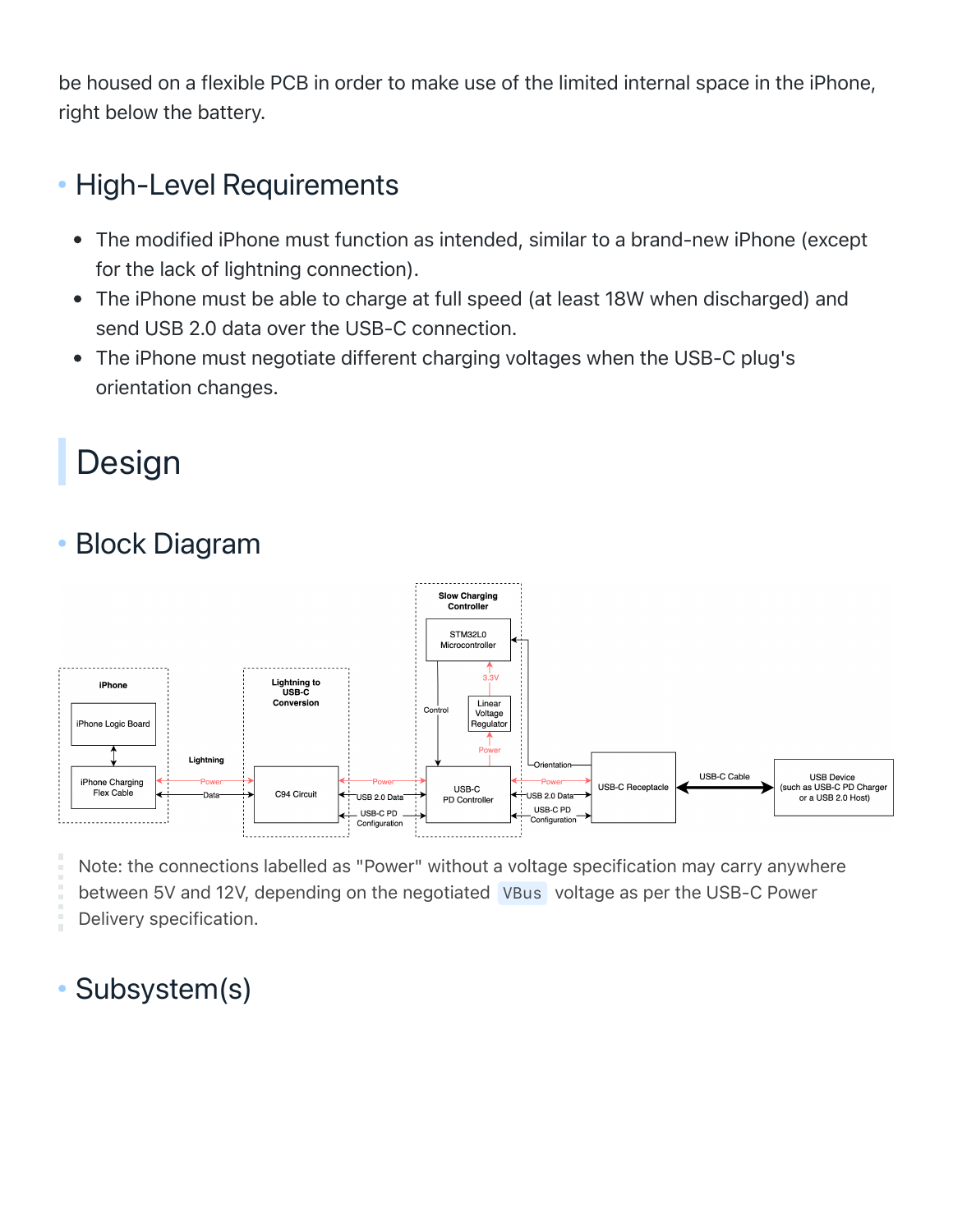#### <span id="page-3-0"></span>- Lightning to USB-C Conversion

#### <span id="page-3-1"></span>Subsystem Overview

This subsystem deals with converting all lightning logic to USB-C. This subsystem uses the C94 circuit from an Apple-certified Lightning to USB-C cable, which we have to add as a black-box.

#### Subsystem Requirements

- <span id="page-3-2"></span>• The C94 logic is able to perform a successful USB-C PD negotiation via the CC1 output.
- <span id="page-3-4"></span><span id="page-3-3"></span>• The C94 logic is able to perform USB 2.0 data transfer over the D+ and D- output.

#### - Slow Charging Controller

#### Subsystem Overview

This subsystem contains all the required circuitry to detect the orientation of the USB-C plug, and to perform a USB-C PD negotiation if necessary. Upon successful power negotiation, the incoming power is provided to the C94 logic for charging the iPhone. We have chosen the microcontroller to be a STM32L0 for its ultra-low power, small footprint and ease of use.

#### Subsystem Requirements

- <span id="page-3-5"></span>The orientation detection logic is able to detect the difference in orientation of a standard USB-C to USB-C cable with USB-C PD support, regardless of cable's USB data specification.
- The subsystem can negotiate 5V charging with a USB-C PD charger as per the USB-C PD 3.0 specification in one of the USB-C plug orientations.
- The subsystem can negotiate 9V and 12V charging with a compatible USB-C PD charger as per the USB-C PD 3.0 specification in the other USB-C plug orientation.
- The components of this subsystem maintain a temperature under 60°C with only passive heat dissipation in a closed chassis.